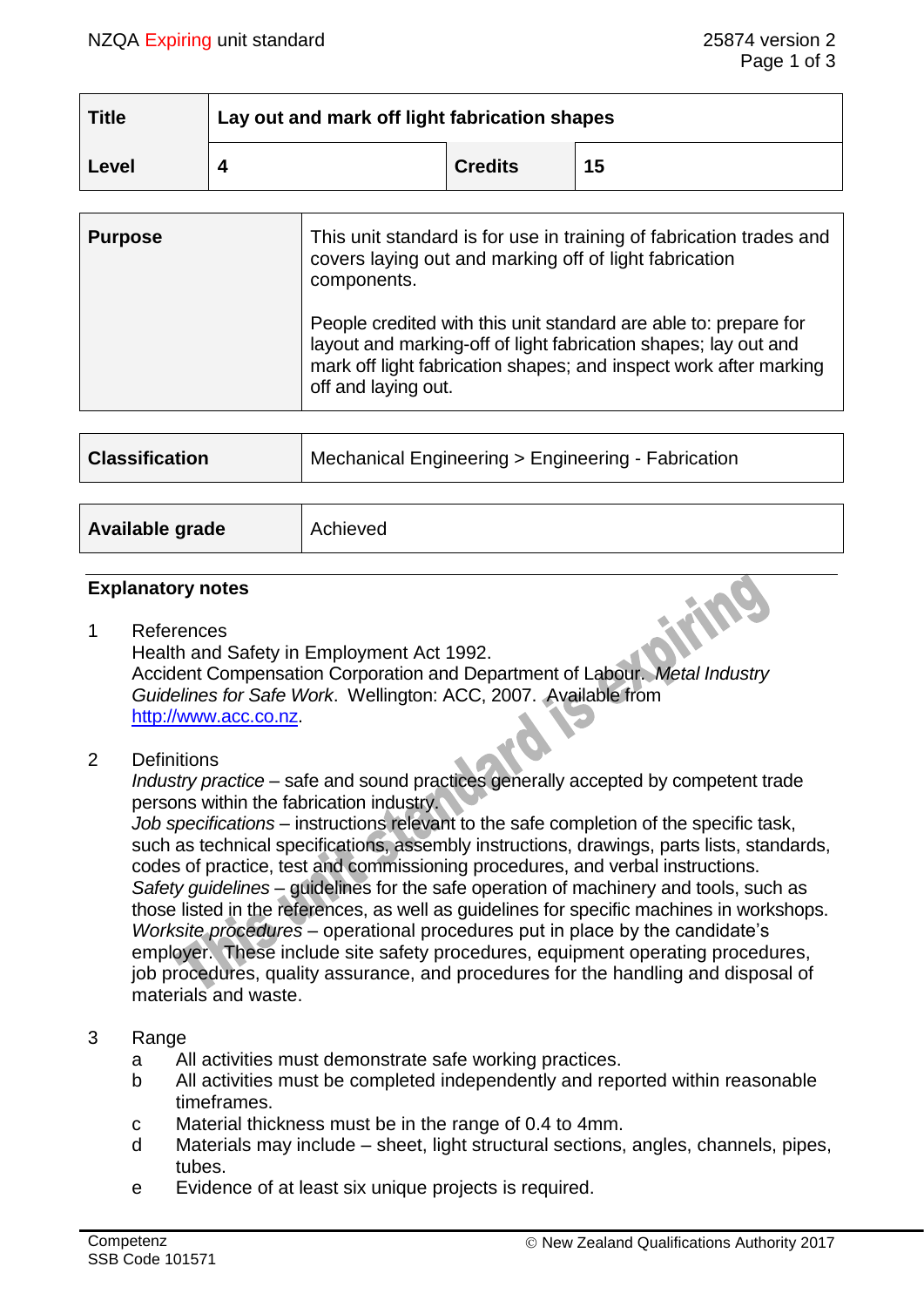# **Outcomes and evidence requirements**

# **Outcome 1**

Prepare for layout and marking-off of light fabrication shapes.

### **Evidence requirements**

- 1.1 Preparation includes verification of requirements, planning of work sequences, and identification of potential problems.
- 1.2 Potential hazards are identified and addressed in accordance with the safety guidelines.
- 1.3 Materials are selected in accordance with job specifications and worksite procedures.
- 1.4 Marking out tools are selected, checked, and used in accordance with industry practice and worksite procedures.
- 1.5 Lines of intersection are determined from patterns in accordance with job specifications and industry practice, and modification sketches made where<br>required.<br>2<br>d mark off light fabrication shapes.<br>requirements required.

### **Outcome 2**

Lay out and mark off light fabrication shapes.

#### **Evidence requirements**

- 2.1 Sections are marked off in accordance with job specifications, industry practice, and worksite procedures.
- 2.2 Fabrications made up of light sections are laid out in accordance with job specifications, industry practice, and worksite procedures.

# **Outcome 3**

Inspect work after marking off and laying out.

#### **Evidence requirements**

- 3.1 Layout and surface developments are inspected and measured for compliance with job specifications, and deviations rectified, in accordance with industry practice and worksite procedures.
- 3.2 Completion of work is reported in accordance with worksite procedures.